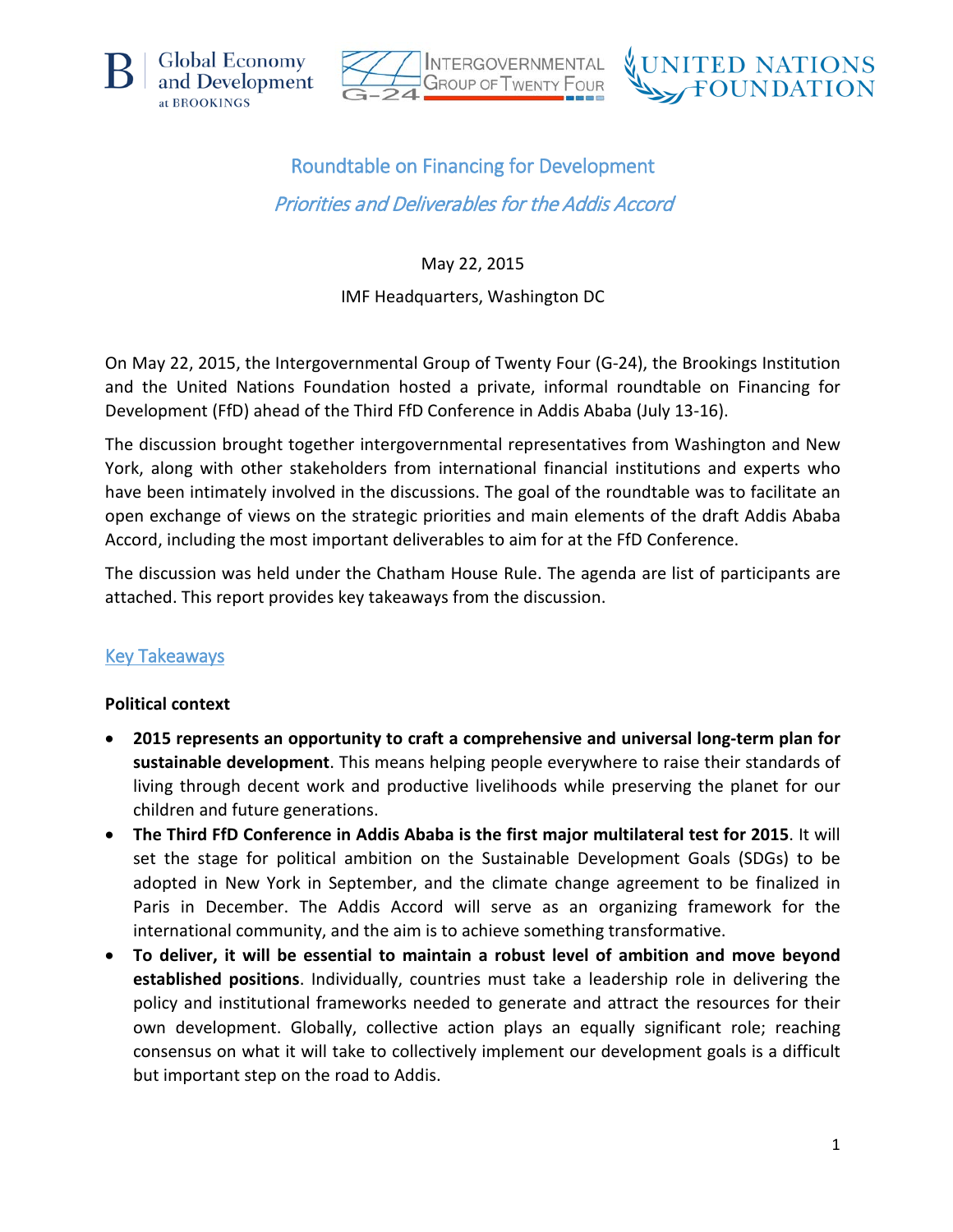- **The challenges are many**: what are the implications of a universal agenda for the future distribution of responsibilities? What are the implications of sustainable development, taking into account climate change? How do we expand the policy space and ensure an enabling environment at the domestic and global level for the SDGs?
- **The Addis Ababa Accord must lay out a global framework based on a shared commitment and responsibility to unlock all sources of financing** to catalyze actions towards implementing the SDGs. It must build upon the successes and lessons of the Monterrey Consensus, but also take into account the substantial progress made by developing countries and the changing global financing landscape.
- **The Accord will also need to be sufficiently comprehensive in its coverage and sufficiently robust in its architecture** to address multiple systems and dimensions of sustainable development financing while ensuring coherence at the national, regional and international levels. At the same time, there is a need to balance ambition and effective implementation.
- **Beyond the outcome document, Addis must deliver a message of partnership, recognizing that "the only type of development worth having is sustainable development". We must energize the global community with a strong narrative that speaks to many audiences. This is essential to underpin implementation and action.**

### **Deliverables for Addis**

- The post-2015 agenda cannot be implemented in a single motion. Nonetheless, there are a number of **cross-cutting and transformative 'leading actions' that could help move the long-term agenda forward,** including delivering on social protection and essential public services, scaling up efforts to end hunger, bridging the infrastructure gap, and boosting financial access for small and medium enterprises (SMEs).
- **In particular, a collective commitment to deliver social protection and essential public services for all would be historic**. It will be important to leave no one behind, and integrate disaster protection and resilience so as to be sustainable. Securing the necessary long-term funding must be done through enhanced collective resource mobilization, leveraging of private finance and targeted development assistance, moving away from a zero-sum game mindset. This speaks to the unfinished business of the MDG agenda.
- **Productive, sustainable agriculture will be transformative** for growth, jobs and ending extreme poverty. Addis must take us closer to putting the required partnerships in place to end hunger and malnutrition, and help raise the bar on the necessary science, technology and innovation.
- **Infrastructure is an overwhelming priority if we are to deliver on the SDGs**, including in agriculture, transport and energy. Delivering sustainable energy will be a critical component of this, especially for Africa. Transformative thinking and a new approach is needed in order to address the enormous deficits and mobilize financing of the necessary magnitude and characteristics. How can Addis set long-term expectations and move things forward in a meaningful, coordinated way? Although the public sector remains crucial, there is an important and growing role for the private sector in infrastructure investment. Leveraging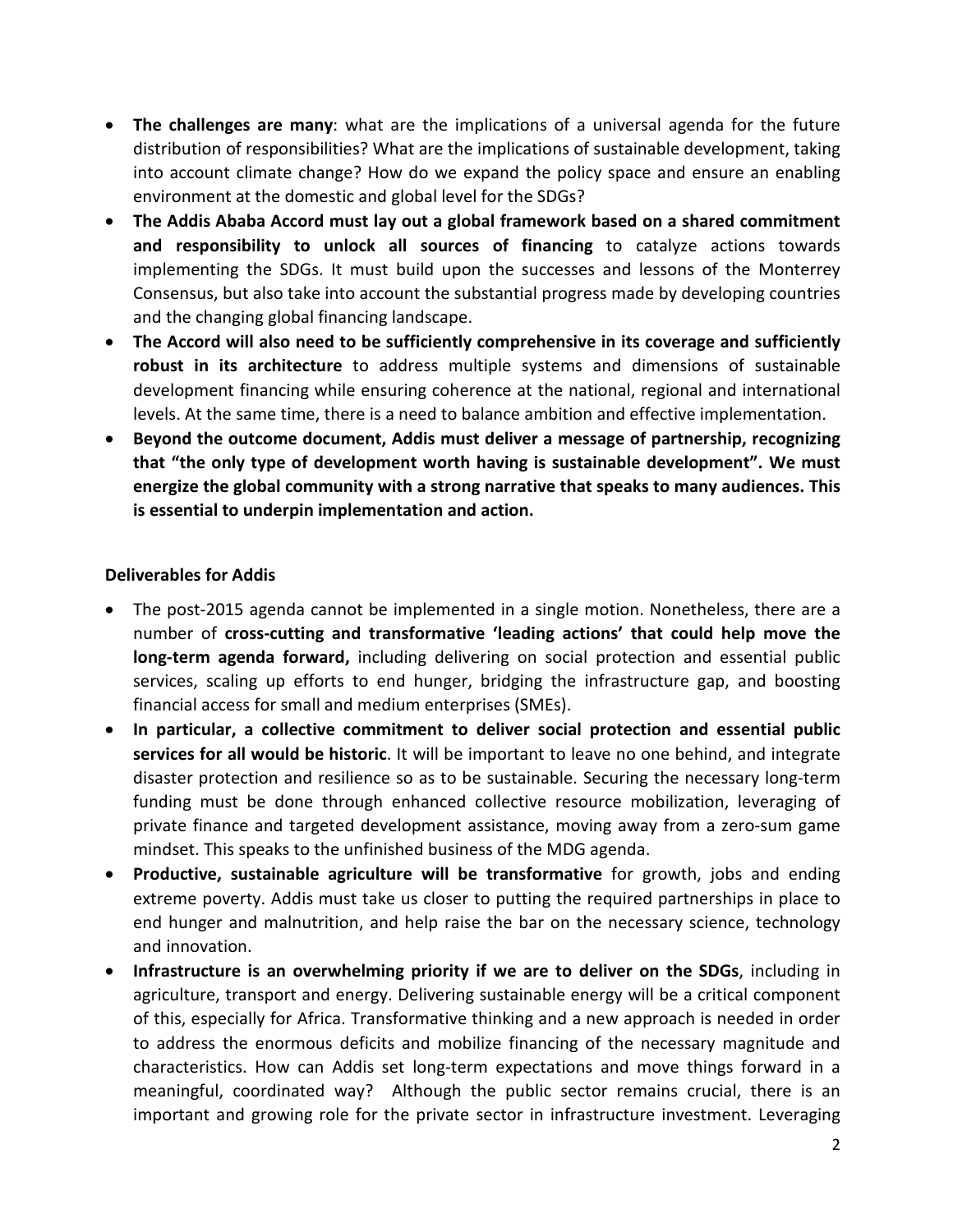such resources will be a challenge. **The MDBs and NDBs** (old and new) **can play a critical role in this regard**, especially vis-à-vis long-term financing and risk mitigation. They can also help drive momentum towards the Climate Conference in Paris. **How can we strengthen their role and catalytic contribution**?

- **All sources of finance must be used smartly if we are to achieve the SDGs**. How can we make **south-south cooperation** more meaningful going forward, and enhance engagement between MICs and LDCs? How can we redirect the estimated \$5.7 billion per year in **fossil fuel subsidies** towards development?
- **The primary locus of responsibility for resource mobilization lies with countries, with the support of the global community.** To this end, growth will remain a sine qua non condition of sustainable development financing. Countries must focus on the fundamentals of growth, structural transformation and domestic and international enabling environments. Collective actions to facilitate global economic stability and an enabling financial system must be prioritized. It will also be important to ensure growth is sustainable, and to connect LDCs with the global economy in a more meaningful way.
- **Domestic resource mobilization is a central pillar of FfD and an engine for development.** It will be essential for countries to establish strong revenue foundations, improve institutional capacity and balance priorities for resource allocation. At the same time, the international community has a crucial role to play in fostering tax cooperation. Harmful tax practices, including illicit financial flows, corruption, base erosion and profit shifting (BEPS), and legal tax avoidance, have profound revenue implications for developing countries and must be addressed as a matter of priority.
- **Official Development Assistance (ODA) is a critical, but a diminishing component of the larger development financing flows**. Meeting past commitments is important, in conjunction with a more rigorous discussion of how to **deliver** ODA more efficiently and where it is needed most, particularly in LDCs. ODA must also be used in a catalytic way, with a focus on leveraging resources, as well as on infrastructure investment. **Non-financial means of implementation** (MOI) will also be crucial. This includes trade, technology, institution building, legal frameworks, data, systemic issues including macroeconomic coordination and financial stability, migration, debt, governance and representation of developing countries in IFIs.
- **Trade remains an unfinished agenda** and the promise of Monterrey and Doha has not been delivered. It is necessary to fold trade into the Addis agenda more explicitly, focusing on the mechanisms by which it supports development and outlining ambitious objectives that translate to tangible benefits across countries.
- **A dynamic framework of transparency and accountability** that allows for course correction throughout the post-2015 agenda timeframe will be needed.
- **We need to better engage the private sector, deepen our understanding of their incentives, and develop new norms and reporting standards for business**. How can Addis lend momentum to initiatives such as the Sustainability Accounting Services Board and the Extractive Industries Transparency Initiative?